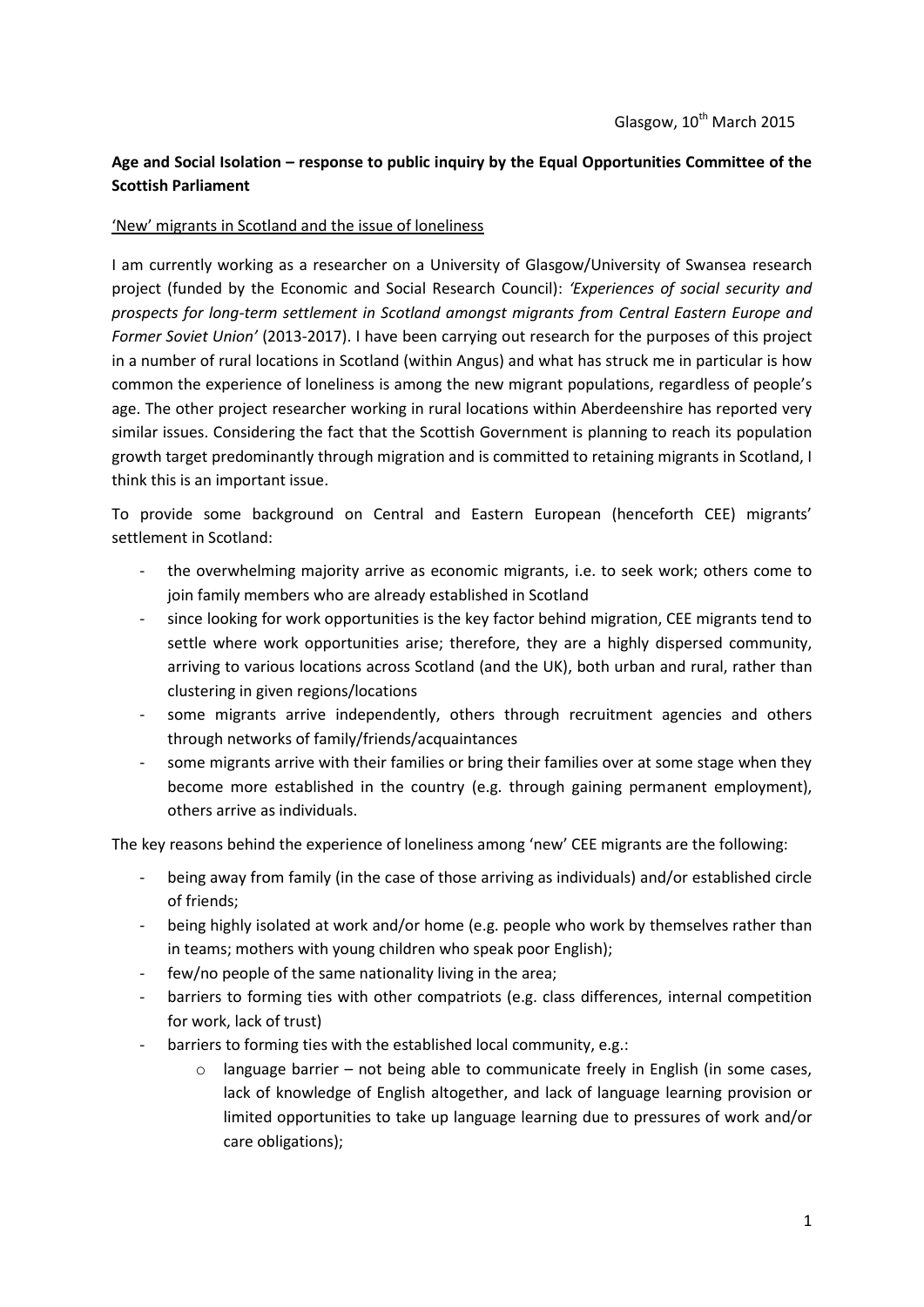- $\circ$  cultural barrier not knowing how to go about approaching people and forming new friendships in the new location; having different customs and/or interests than members of the local community;
- o lack of opportunities to form ties with the established community (especially if limited knowledge of English and the migrant works/lives with other migrants) – e.g. in some rural areas there is a lack of public places where people new to the area could meet socially with members of the established community;
- $\circ$  local communities not being open to establishing closer ties with the newcomers.

CEE migrants moving to Scotland hence face a number of challenges in forming social ties (and hence combatting loneliness) in their new country.

There seems to be a common misconception that new migrants from CEE receive a lot of mutual support within their own communities (as we have heard e.g. from representatives of local authorities). However, this may not necessarily be the case, at least not within all the CEE populations. Our (and other, c.f. Eade *et al*. 2006, Ryan *et al.* 2008, Torunczyk-Ruiz 2010) research indicates that e.g. members of the largest CEE 'community', the Polish community, frequently demonstrate a certain degree of lack of trust towards other Poles. Hence, in the case of the Polish community, there is a tendency to form small tight knit networks of mutual support (e.g. between 2- 3 families) rather than wide-ranging support which would be extended to all members of the 'community'. Therefore, even within the largest CEE 'community' in Scotland many people suffer loneliness as they might not speak sufficient English to establish contacts with local people but at the same time might not be able to form ties within their own ethnic community. In consequence, such migrants have limited opportunities for establishing new friendships and breaking out of social isolation.

#### Prevalence of social isolation in urban and rural settings

Though newcomers to Scotland may suffer loneliness regardless of the location they have moved to, it seems to be a particularly acute problem for new migrants moving into rural areas of Scotland. Larger Scottish cities, such as Glasgow, Aberdeen or Edinburgh, offer more opportunities for forming ties both within ethnic communities and with the established population. Especially with the more established migrant communities (e.g. the Polish), there are a number of institutions which facilitate establishing links with other people (e.g. the church, the Polish Saturday school). There are also more charities and NGOs working towards this goal (e.g. The Welcoming Association in Edinburgh) as well as migrant-led initiatives, e.g. local facebook pages or websites for various nationals living in the UK.

In rural areas, however, migrants are often dependent on their own resources for establishing contacts with other people and forming social ties. This is not an easy task and some migrants living in rural areas are very much isolated and lonely, especially if they have insufficient language skills to communicate with people around them. In rural-remote areas there is often a lack of places (outside workplaces) where people could establish contacts with others.

In general, regardless of location, loneliness might be a bigger problem for adult migrants than for their children. School-age children are naturally more integrated through being in a group of (English speaking) peers on a daily basis. Many children who arrive in/start school in Scotland without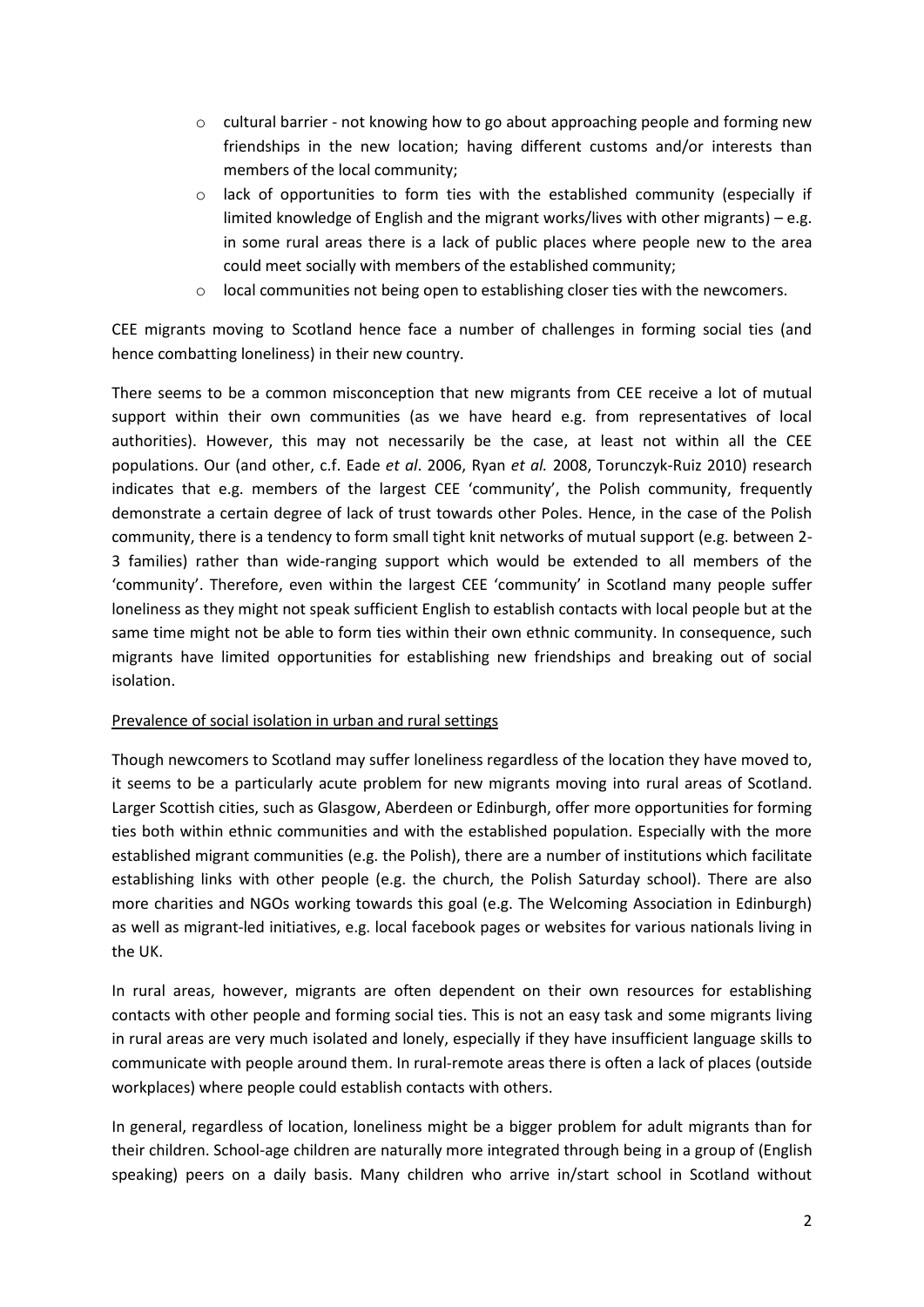(sufficient) knowledge of English suffer high degrees of isolation initially but with time usually manage to acquire the language and form friendships within the school environment. However, this is not the case with adult migrants most of whom are not 'thrown' into a supportive Englishlanguage environment. Quite the opposite, adult migrants are often to a certain degree segregated through their work environment, which in many cases consists of co-nationals or other migrants and provides little opportunity for learning English and/or forming ties with people from the local community. There are also adult migrants of pensionable age who are brought over to Scotland by their children either because they require care themselves or because they become carers for their grandchildren. Such older CEE migrants, who typically do not speak English, are also often very lonely as their social ties are largely limited to their close family, who may be extremely busy with work in relatively low-paid jobs often involving long and/or unsociable hours.

Nevertheless, our attention has also been drawn (through the work of Feniks, an Edinburgh-based NGO offering psychological support to CEE migrants) to the issue of loneliness among Polish children who are undergoing the situation of family break-up. Their parents are often the only family these children have in Scotland and when relationship between parents dissolves, the children have no one to turn to and share their feelings with. Moreover, despite high levels of competency in English, they often lack the ability to speak about negative emotions in English.

## Impacts of social isolation

Typical impacts of social isolation in the case of migrants are:

- low mood, depression, higher suicide rates (as established by Feniks);
- addiction to alcohol and/or drugs
- family break-up.

# Best practices

In terms of best practices, the following are highly recommendable:

- ESOL (English for Speakers of Other Languages) classes these not only provide migrants with the opportunity to learn English but also to learn more about the receiving society, meet people from the local community (teachers and volunteers who are helping them) and – perhaps most importantly – a space where they can get to know other like-minded people and establish contacts. Nevertheless, ESOL classes are not accessible for many migrants due to their working patterns and the scarcity of the provision in many areas;
- buddying scheme Neil Paterson from Angus Council [\(PatersonN@angus.gcsx.gov.uk\)](mailto:PatersonN@angus.gcsx.gov.uk) is currently working towards establishing a scheme where volunteers from the local community would spend a couple of hours per week with a newcomer (non-native English speaker). The idea is to help newcomers practice their English in a real-life context with a friendly person, to support them in communicating with local services if need be, to show them around the area and facilitate establishing links with people from the local community;
- Welcoming Association [\(http://www.thewelcoming.org/\)](http://www.thewelcoming.org/) this is an Edinburgh-based charity which is helping newcomers get to know their new environment and settle in. Originally based on a buddy-scheme idea similar to the one mentioned above, the Association has expanded its activities: